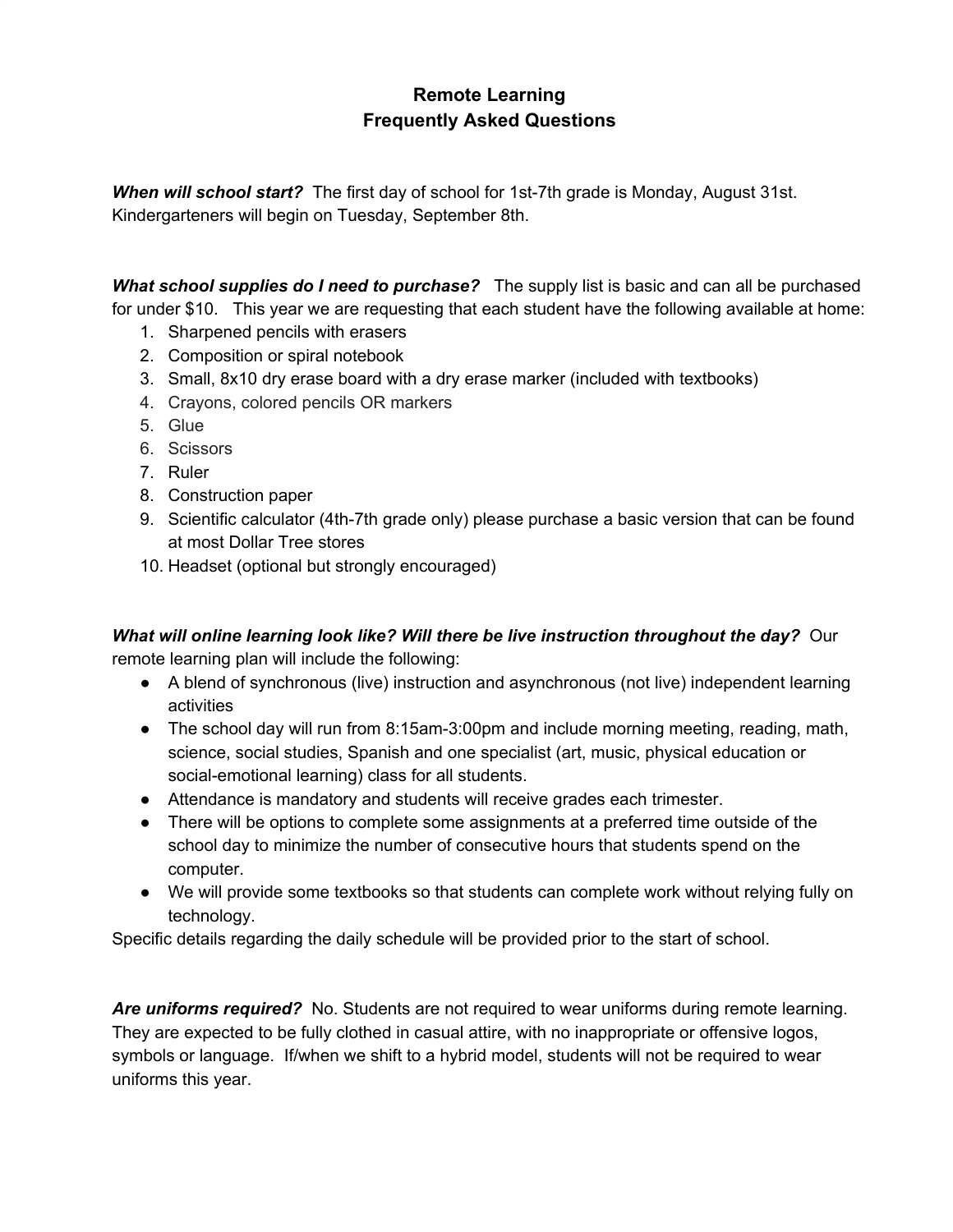*My child still needs a Chromebook.* We have a Chromebook available for every student, so if you have more than one student at home, we will give you an individual Chromebook for each of them. Distribution days will be held the week of August 24th for 1st-7th grade students. We will send an email to sign up once the times have been established.

*I am concerned about the ability of my kindergartner to engage in online learning.* We will hold tutorial sessions for families of incoming kindergarten students during the week of August 31st. The sessions will prepare new students and their parents to use the Chromebook and online learning tools. We will also provide a schedule for our younger students that includes smaller class sizes and allows for frequent breaks in between live sessions.

*My child has an IEP. How will they receive special education services?* Students with IEPs will continue to be supported by the Special Education team via Zoom. IEP meetings will also be held as regularly scheduled, and will be held through Zoom if necessary.

*(1) There were too many links and messages during the spring. (2) I work a full-time job and will not be able to monitor my children's online lessons.* We will minimize the number of links that students need throughout the day and week in order to log onto classes. Parents will be able to log into Google Classroom to determine if students have completed assignments. Parents will also receive regular communication through Class Dojo from the classroom teacher regarding schedules and required work.

*Will there be any resources/support for families with parents who have to work and can't afford additional child care?* The school will facilitate communication between families who are interested in creating learning pods at their homes. The school will not be involved in the organization of the pods, but we will be able to share contact information between parents as requested.

**When will I know who my child's teacher is?** We are currently working on completing individual class lists and schedules. Once assigned, teachers will reach out to families with all information that is relevant to the start of the school year.

My child did not participate in online learning in the spring and I do not know how to log on *to any of the programs.* We will have pre-recorded videos and live sessions to support use of our online learning programs prior to the start of year. If you have any questions about technology use or have issues with the Chromebook, please email your concern to helpdesk@icswest.org.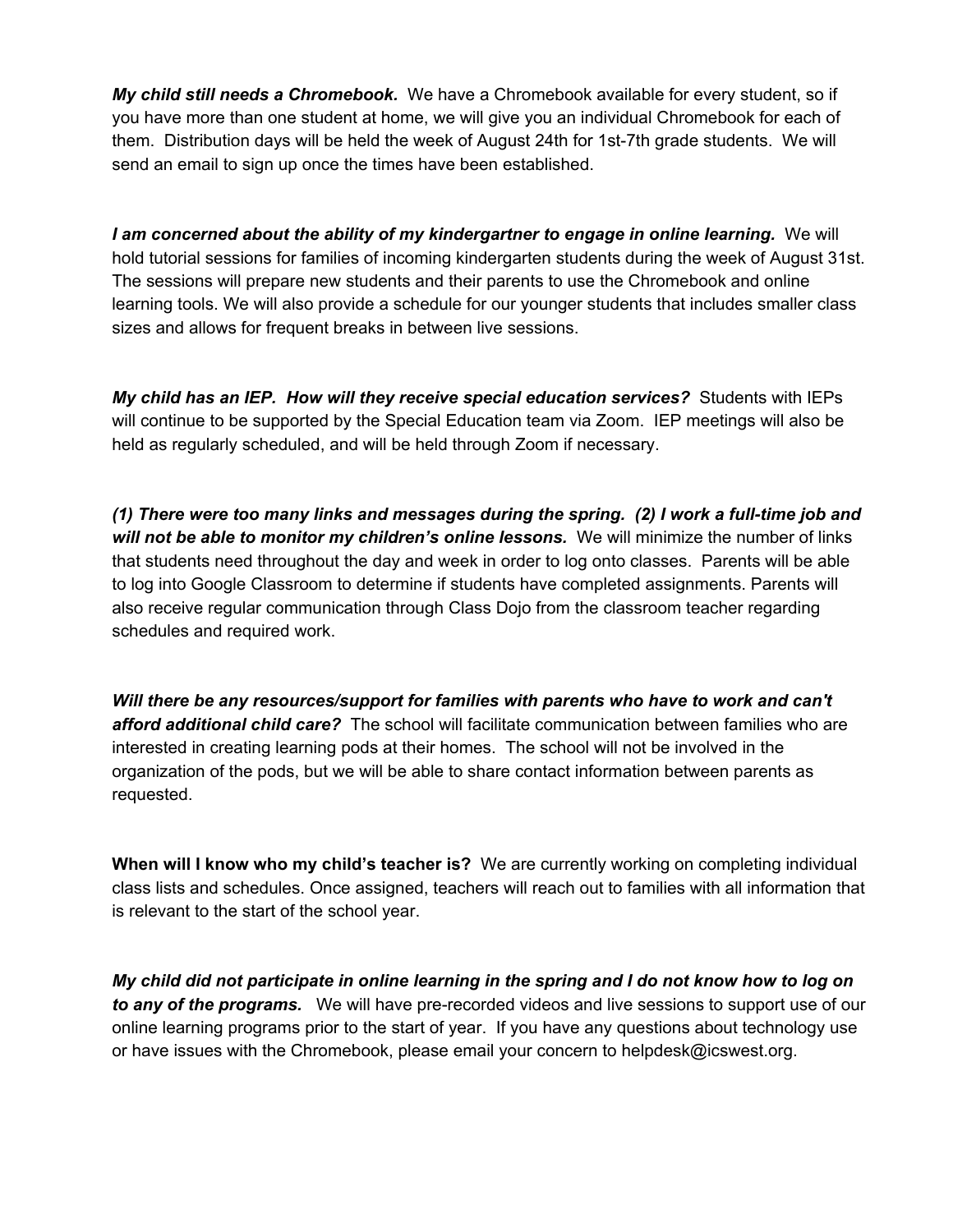*Will after school programming be available?* 21st Century will still be available, and will be run remotely if we are operating remotely during the day. Will we determine if other clubs will continue to operate remotely at a later date.

#### *Notes regarding the hybrid model:*

- When hybrid instruction begins, you will have the option to continue with remote instruction for your student if you choose to.
- When the hybrid model begins, we will have significantly reduced class sizes. Our current number is no more than 13 people in a room.
- View the ICS West Health and Safety Plan (HSP) on our website (www.icswest.org). The current version provides details on the work that is happening to ready for a safe return to school on November 30th. We will update the plan periodically as it continues to evolve. If you have any questions about the HSP, contact CEO Sean at seang@icswest.org.

### **Overview of Remote Learning**

- The school day Monday-Thursday begins at 8:15am and ends at 3:00pm.
- Friday is half day from 8:15am-12:00pm. Students can also use Friday afternoon to complete any independent assignments that were not completed during the week.
- On average students in lower grades are live on zoom for 3-4 hours, and 4-5 hours for upper grades.
- The school day includes a mix of synchronous (live) instruction and asynchronous (not live and independent) practice.
- Grades K-2 are broken into small groups (pods) of 12-13 students.
- Instruction includes:
	- Daily Morning Meetings starting at 8:15am
	- Literacy, Math, Spanish, Science & Social Studies
	- One specialist class:
		- Kindergarten: Physical Education
		- 1st-2nd: Music
		- 3rd-4th: Social-emotional learning
		- 5th-7th: Art
- Google Classroom will be the primary platform for academic information.
- Attendance is mandatory.
- Students will receive grades.
- Teachers will communicate at least weekly via Class Dojo regarding learning goals and the schedule.
- You will receive your child's class assignment (teacher & schedule) next week.
- See the 2nd page of this document for sample schedules.